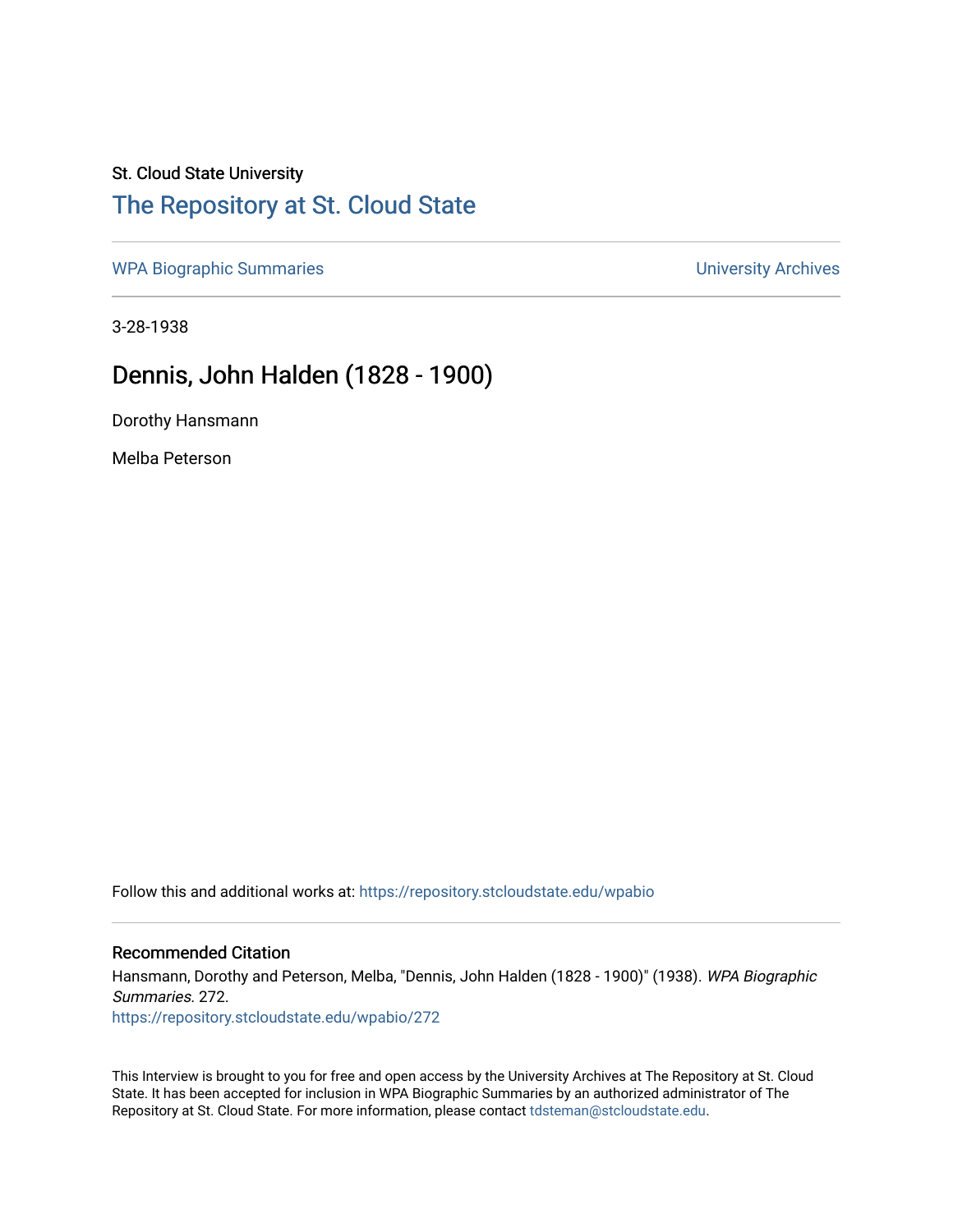#### CHAPMAN

FILE. NO.  $B - 284$ 

John Halden Dennis was born in Somerset Countym Maine, on Aug.18.1828 He grew up on his father's farm and remained there until he was 21 years of age. His father was a farmer and local minister. In 1850 John H. Dennis went to Worcester, Massachusetts, where he was Asst. Suoervisor of the Insane Asylum for one year and where he spent two years at the machinist's trade. The next four years were spent in Alleghany county, west to Hudson Wisconsin. Where he was engaged in the lumber business. On June 17,1856 John H. Dennis and Amanda S. Champman were united in marriage. Amanda S. Chapman was born in Syracuse. New York. Immediately following the ceremony John H. and Amanda S. (Chapman) Dennis went to Hastings, Minnesota where he engaged in farming until he came to Stearns County in Sept. 1858. Soon after arriving in Stearns County, he took a claim in what is now the town of Melrose where he remained until 1864 when he came to Sauk Centre John H. Dennis located on a homestead about 2 miles east of Sauk Centre. In 1875 Oakland cemetery, the prperty of John H. Dennis was made constable and served about 30 years. He was deputy Sheriff of Stearns Co. for 22 years.

The child ren of John H. and Amanda S. (Chapman) Dennis were: Cora M: who was born in 1857 and died in 1863. Oleana, who was born in 1859 and died in 1863. Blanch M: who was born in 1862 and died in 1869: Lester L., who was born Feb. 19,1865 and died Dec.19,1866; Merton E. was born in 1867 and died the same year; Faustina B. who married S. M. Barton: Hiram I: Leona E. who married C. M. Clark. John Halden Dennis moved to Minneapolis in 1896 where he died on Feb. 23,1900 He was interred in Oakland cemetery, Sauk Centre, Minn

> Interviewed: Hiram I Dennis Date: June 22, 1937 Publication granted by: Dorothy Hansmann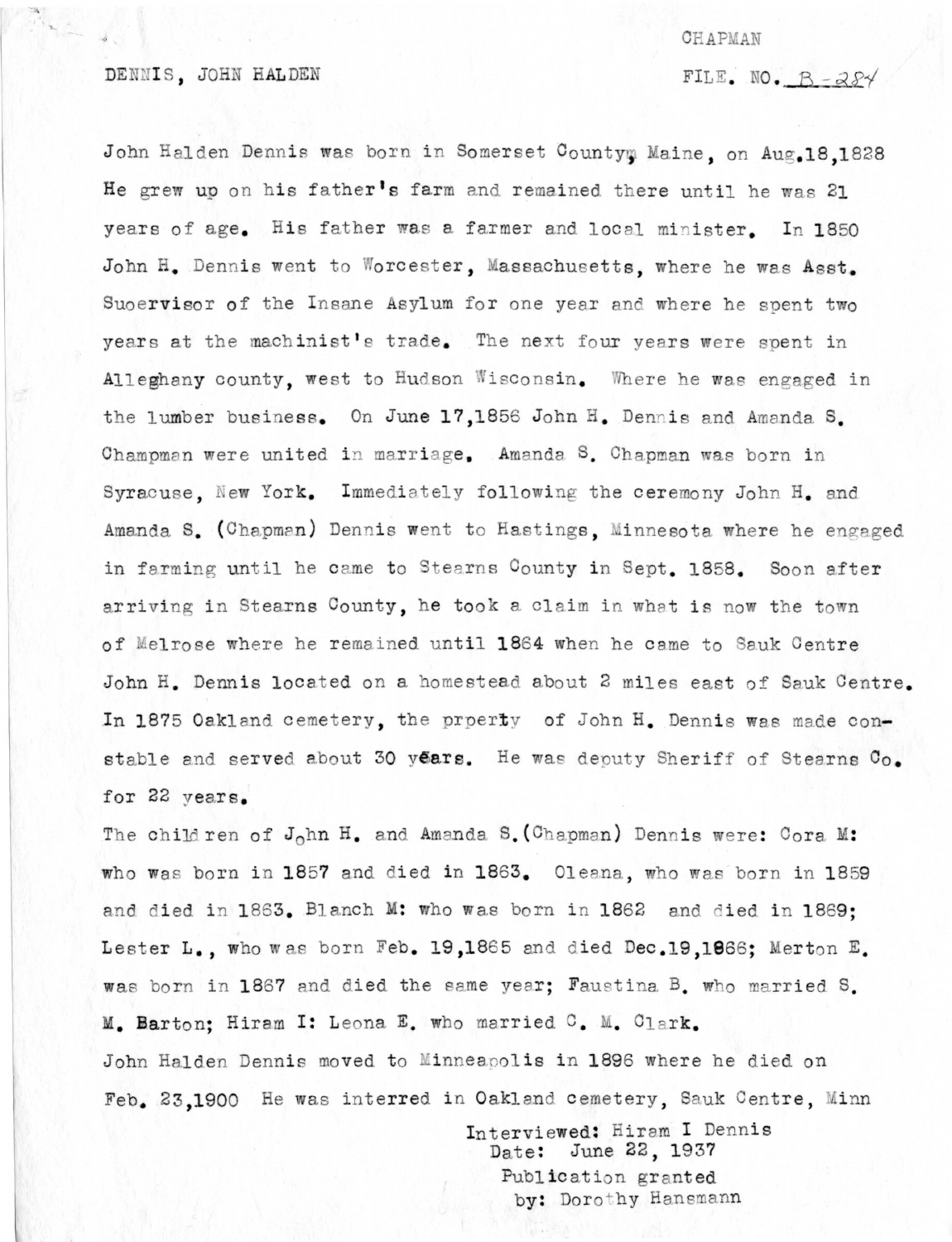CENSES RECORD TAKEN FROM THE STEARNS COUNTY COURT HOUSE

1860

DENNIS, JOHN H.

 $\overline{\mathbf{z}}$ 

|    | Dennis John H. | 34 | М | Farmer | Maine     |
|----|----------------|----|---|--------|-----------|
|    | Amanda         | 22 | ᡎ |        | New York  |
| 11 | $0o$ ra        |    |   |        | Minnesota |
| Ħ  | $O1$ ena       |    |   |        |           |
| Ħ  | Fastena        |    |   |        |           |